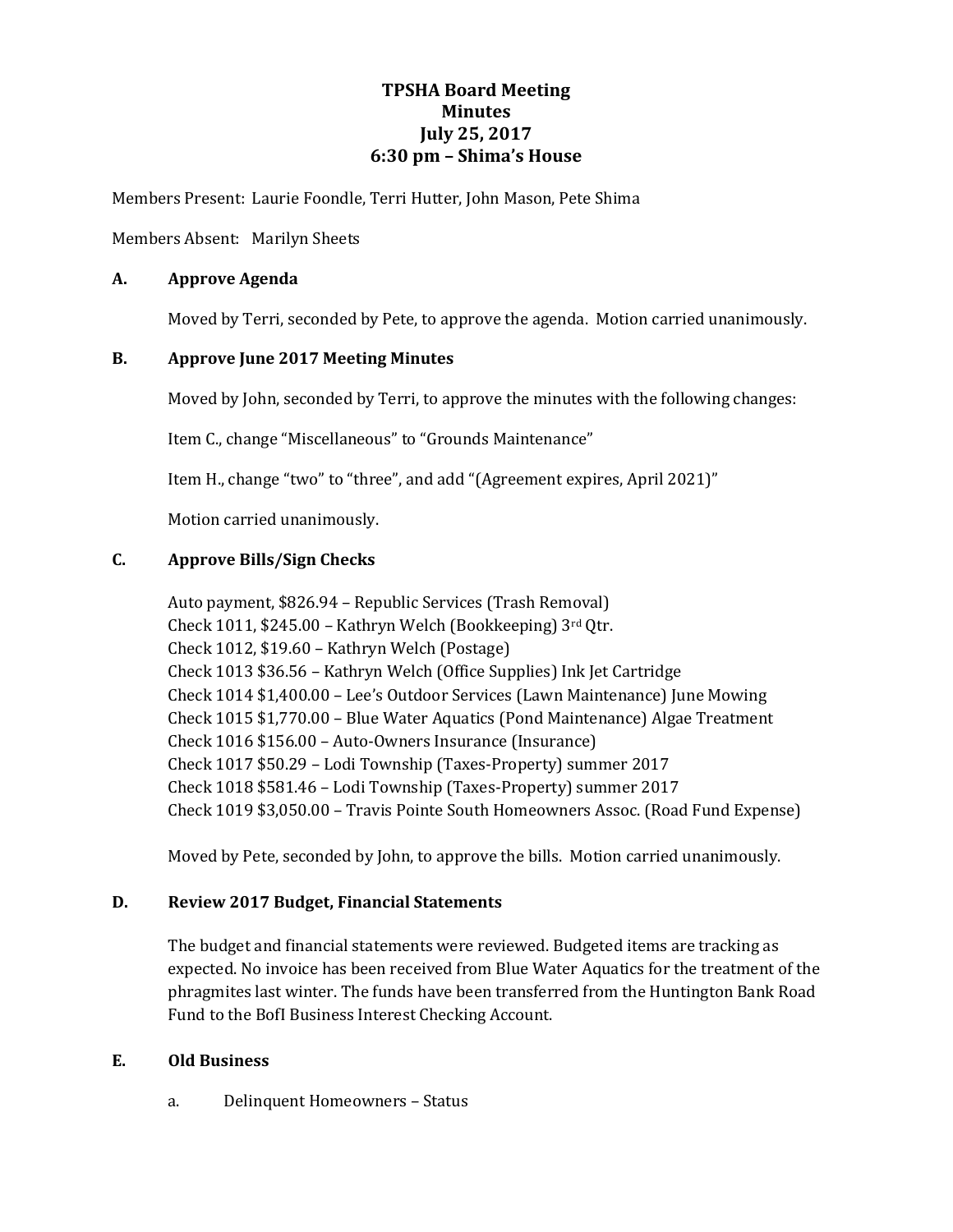- There are no delinquent homeowners at this time.
- b. BofI Federal Bank Status
	- \$118,000 has been deposited from the Huntington Bank Road Fund account.
- c. Repair of Street Sign Flanges Update
	- Terri was not able to follow-up on this. At this point we need three replacement flanges. If we can find them or a suitable replacement we'll order some extras.
- d. Trespassing Issue at Ponds Terri received the following email from Washtenaw Sheriff Deputy Ed Kovach.

From: Edward Kovach [\[mailto:kovache@ewashtenaw.org\]](mailto:kovache@ewashtenaw.org) Sent: Monday, July 3, 2017 9:38 AM To: Terri Hutter <t\_hutter@comcast.net> Subject: Re: Trespassers on Travis Pointe South Property

Good morning,

Sorry for the delay, I was on vacation last week and I'm just going through my emails this morning.

You can certainly approach these individuals yourself and ask them to leave the property when you see them out there if you feel comfortable enough doing so. If not, the best course of action would be to call either 911, or the non-emergency line 734-994-2911 any time you see individuals at the pond. Dispatch will then send out the first available unit to make contact with the subjects, and have them leave the property. Usually once people have contact with the police and advised they are trespassing they adhere to the signs and stay off the property.

I will also keep an eye on the ponds during my normal patrols in the township, and if I see anyone out there fishing I will stop and make sure they are residents.

Ed Kovach

- e. CCR Compliance
	- The Board agreed to move forward with proposing changes to the CCR's. The items to propose changes to are related to dish antenna placement, waste container placement and screening, swimming pools, and the addition of a "late payment" fee.
	- Laurie and Terri will collaborate on this effort and bring their suggested changes back to the Board.

#### **F. New Business**

a. TPSHA Correspondence – Homeowner-related Issues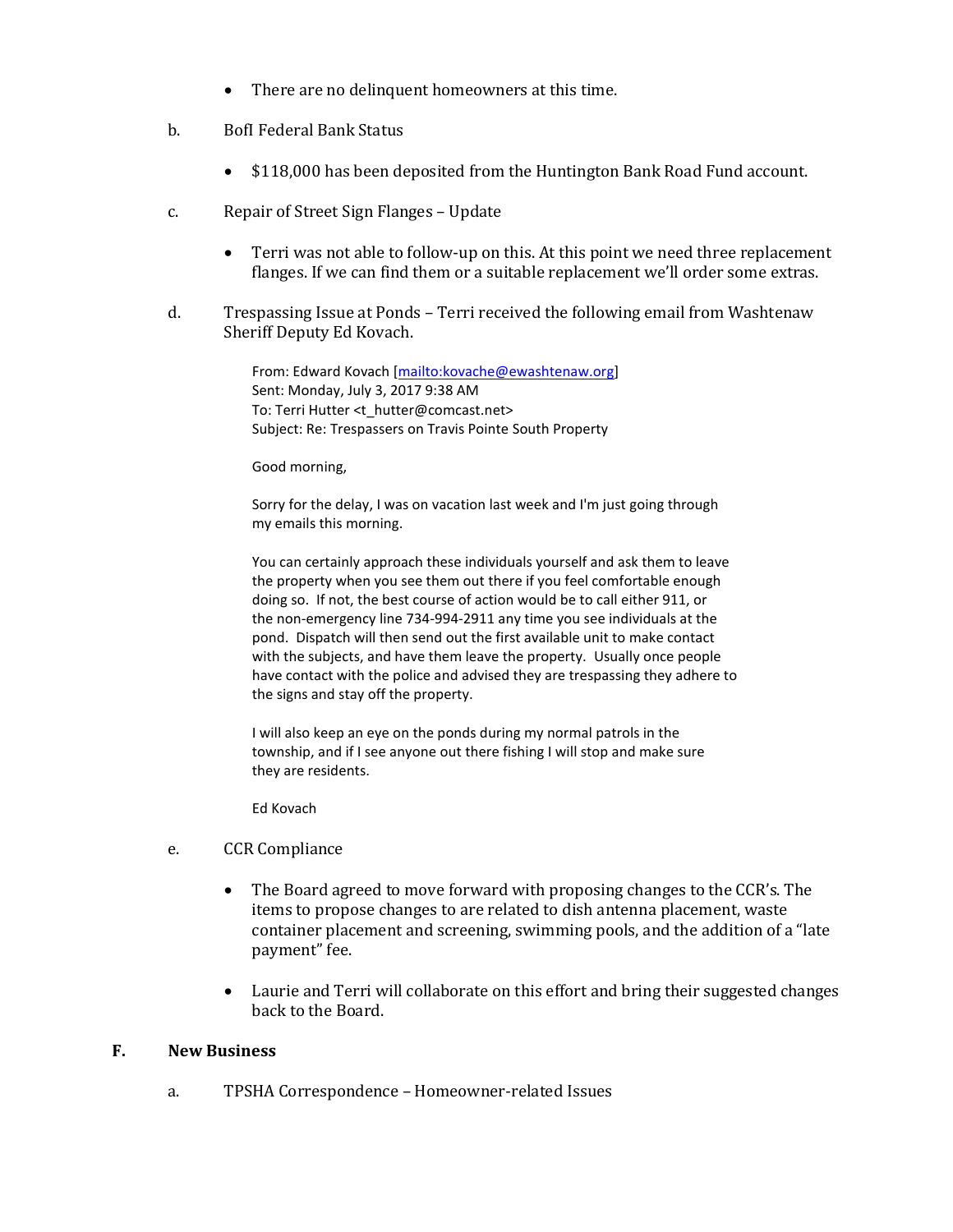Hans Patel inquired if he needed the Board to review a roof he would like to build over his patio. Our response is yes, this structure needs to be reviewed by the Board for approval.

# **G. Grounds Maintenance**

- a. North Entrance Landscaping Project Update
	- $\bullet$  John will be meeting with Lodi Farm on Thursday,  $7/27/2017$  to make final adjustments to the area.
- b. North and South Entrance Pillar Caps Inspection Update
	- Pete inspected the caps at the North and South entrances. The caps at the South entrance are all in good shape, no cracks were visible. Two of the caps at the North entrance have small cracks in the sides. The cap located to the east is in good shape, no cracks were visible. The caps on the pillar next to the mailboxes and the cap located on the island have very small cracks on two of the four sides. The caps were installed in 2013 by Kish Masonry and carry a 5 year warranty. John M. will contact Kish Masonry to see if the cracks are covered in the warranty.
- c. Crack Sealing of Roads Update
	- John received the following two bids for crack sealing:

| A1 Asphalt Maintenance            | \$5,500 |
|-----------------------------------|---------|
| Slusarki Sealcoating and Striping | \$9,000 |

The Board awarded the bid to A1 Asphalt Maintenance.

The crack sealing will be done on the roads that did not have crack sealing last year.

- d. Phragmites Clean-up
	- Blue Water Aquatics came out and dragged the dead phragmites that they cut in the winter out of the pond as best they could. They will be back in two weeks to collect the dried out phragmites and burn them on the peninsula. They will spray the phragmites again in the fall. Dave Przeslawski has been spraying the phragmites in the common areas on the west pond which is very helpful and appreciated.

#### **H. Open Floor**

- a. Weed Control along Textile
	- Terri asked if we were contracting for weed control along Textile road. John said that this has not been done this year but Lee's could recommend someone to do this.